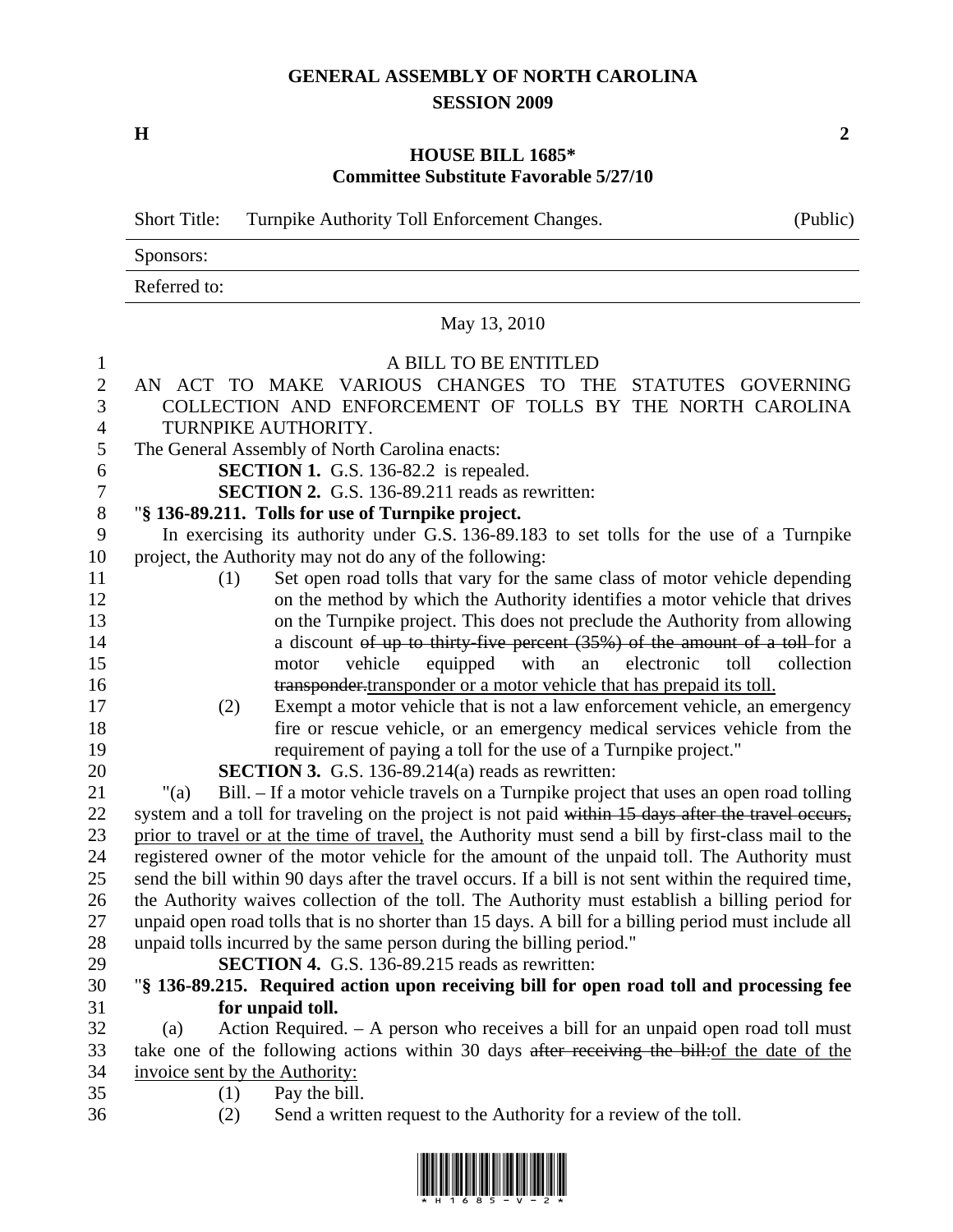|                  | <b>General Assembly Of North Carolina</b><br><b>Session 2009</b>                                      |  |
|------------------|-------------------------------------------------------------------------------------------------------|--|
| $\mathbf{1}$     | Fee. – If a person does not take one of the actions required under subsection (a) of<br>(b)           |  |
| $\overline{c}$   | this section within the required time, the Authority may add a processing fee to the amount the       |  |
| 3                | person owes. The processing fee may not exceed six dollars (\$6.00). A person may not be              |  |
| $\overline{4}$   | charged more than forty-eight dollars (\$48.00) in processing fees in a calendar year-in a            |  |
| 5                | 12-month period.                                                                                      |  |
| 6                | The Authority must set the processing fee at an amount that does not exceed the costs of              |  |
| $\boldsymbol{7}$ | identifying the owner of a motor vehicle that is subject to an unpaid toll and billing the owner      |  |
| 8                | for the unpaid toll. The fee is a receipt of the Authority and must be applied to these costs."       |  |
| 9                | <b>SECTION 5.</b> G.S. 136-89.216 reads as rewritten:                                                 |  |
| 10               | "§ 136-89.216. Civil penalty for failure to pay open road toll.                                       |  |
| 11               | Penalty. – A person who receives $\theta$ one-two or more bills for unpaid open road tolls<br>(a)     |  |
| 12               | during the first or second six-month period in a year-and who has not paid the amount due on          |  |
| 13               | those bills within 30 days after the end of the six-month period-is subject to a civil penalty of     |  |
| 14               | twenty-five dollars (\$25.00). The period from January 1 through June 30 of a year is the first       |  |
| 15               | six-month period in a year, and the period from July 1 through December 31 is the second              |  |
| 16               | six-month period in a year. Only one penalty may be assessed for in a six-month period.period.        |  |
| 17               | beginning from the date the toll was incurred.                                                        |  |
| 18               | Payment. – The Authority must send a notice by first-class mail to a person who is<br>(b)             |  |
| 19               | assessed a civil penalty under this section. A person who is assessed a civil penalty must pay        |  |
| 20               | the unpaid toll for which the civil penalty was imposed, the amount of any processing fee due,        |  |
| 21               | and the civil penalty within 30 days after receiving the notice. of the date of the notice sent by    |  |
| 22               | the Authority.                                                                                        |  |
| 23               | Penalty Proceeds. $-$ A civil penalty imposed under this section is payable to the<br>(c)             |  |
| 24               | Authority or, if collected when a vehicle registration is renewed, to the Division of Motor           |  |
| 25               | Vehicles of the Department of Transportation. Authority. The clear proceeds of a civil penalty        |  |
| 26               | imposed under this section must be credited to the Civil Penalty and Forfeiture Fund                  |  |
| 27               | established in G.S. 115C-457.1. The guidelines used by the Office of State Budget and                 |  |
| 28               | Management to determine an agency's actual costs of collecting a civil penalty and the clear          |  |
| 29               | proceeds of the civil penalty apply to the determination of the clear proceeds of a civil penalty     |  |
| 30               | imposed under this section."                                                                          |  |
| 31               | <b>SECTION 6.</b> G.S. 136-89.217 reads as rewritten:                                                 |  |
| 32               | "§ 136-89.217. Vehicle registration renewal blocked for unpaid open road toll.                        |  |
| 33               | Registration Block. – Failure of a person to pay an open road toll billed to the<br>(a)               |  |
| 34               | person under G.S. 136-89.214, any processing fee added under G.S. 136-89.215, and any civil           |  |
| 35               | penalty imposed under G.S. 136-89.216 is grounds under G.S. 20-54 to withhold the                     |  |
| 36               | registration renewal of a motor vehicle registered in that person's name. The Authority must          |  |
| 37               | notify the Commissioner of Motor Vehicles of a person who owes a toll, a processing fee, or a         |  |
| 38               | civil penalty. When notified, the Commissioner of Motor Vehicles must withhold the                    |  |
| 39               | registration renewal of any motor vehicle registered in that person's name.                           |  |
| 40               | Collection by DMV. $-$ A person whose motor vehicle registration renewal is<br>$\Theta$               |  |
| 41               | blocked under this section may pay to the Division of Motor Vehicles of the Department of             |  |
| 42               | Transportation the amount owed for unpaid tolls, processing fees, and civil penalties due under       |  |
| 43               | this Part when renewing the vehicle registration. The Division must remit to the Authority the        |  |
| 44               | amount of tolls, fees, and civil penalties collected. The Division's costs of collecting tolls, fees, |  |
| 45               | and civil penalties are considered a necessary expense of the operation of the Authority, and the     |  |
| 46               | Authority must reimburse the Division for these costs."                                               |  |
| 47               | <b>SECTION 7.</b> G.S. 136-89.218 reads as rewritten:                                                 |  |
| 48               | "§ 136-89.218. Procedures for contesting liability for unpaid open road toll.                         |  |
| 49               | Informal Review. $-$ A person who receives a bill for an unpaid open road toll and<br>(a)             |  |
| 50               | who disputes liability for the toll may contest the toll by sending to the Authority a request for    |  |
| 51               | review of the toll. The person may include a sworn affidavit described in G.S. 136-89.212 that        |  |
|                  |                                                                                                       |  |